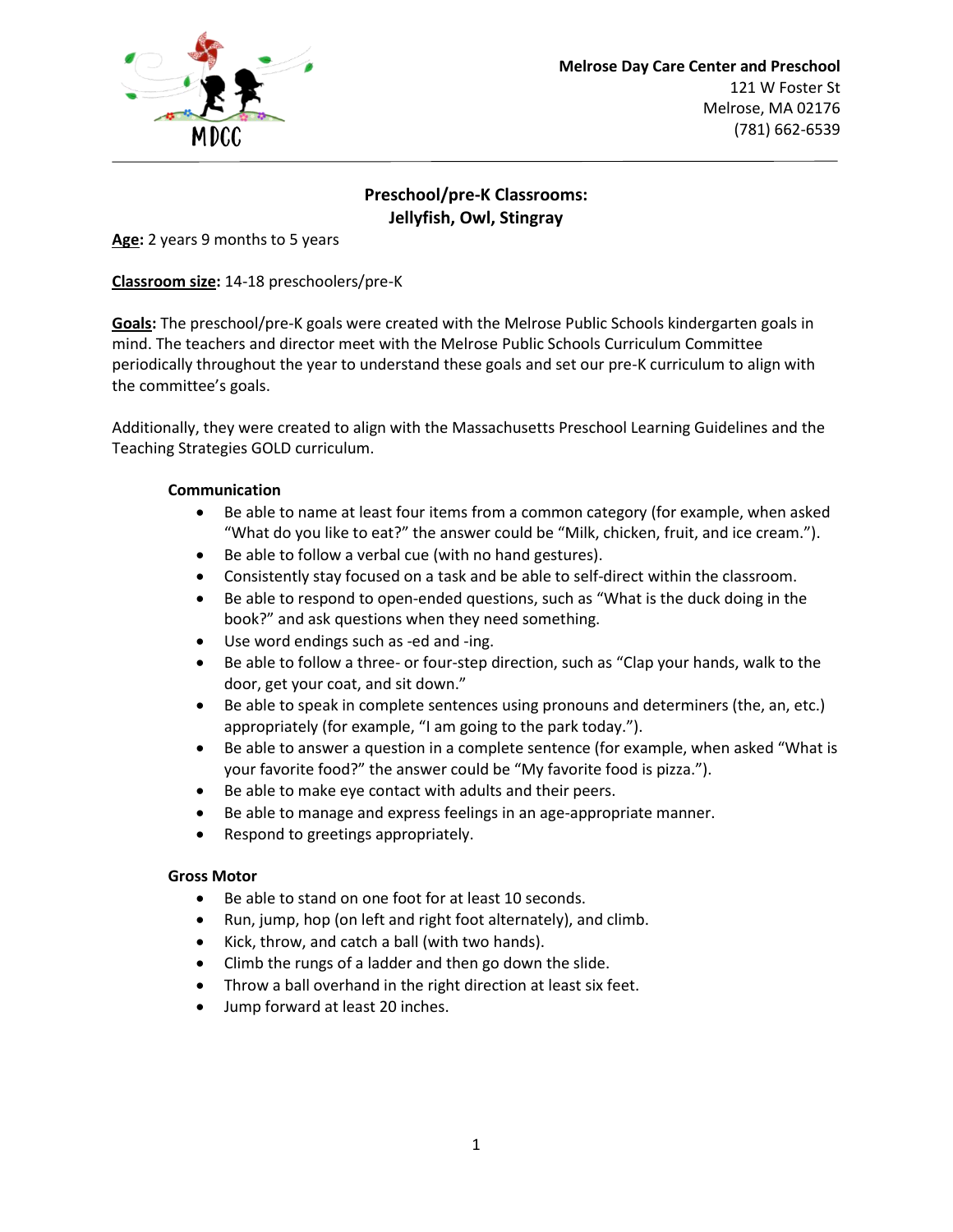## **Fine Motor**

- Be able to stand on one foot for at least 10 seconds.
- Run, jump, hop (on left and right foot alternately), and climb.
- Kick, throw, and catch a ball (with two hands).
- Climb the rungs of a ladder and then go down the slide.
- Throw a ball overhand in the right direction at least six feet.
- Jump forward at least 20 inches.

## **Personal/Social**

- Be aware of their surroundings and others in their personal space.
- Take responsibility for the classroom and the materials within the environment (for example, take on jobs).
- Develop a sense of community. This sense of community helps children feel they are important and part of the group, and also gives children the tools they need to welcome and include others. A question such as "How can I help you feel better?" is an example of this.
- Participate in all parts of the day.
- Put their jacket and shoes on.
- Sit and use materials appropriately at activity time.
- Make good and healthy choices for themselves and be able to take care of their own needs independently.
- Demonstrate effective conflict-resolution skills and learn to introduce negotiation and compromise during conflict.
- Use acceptable behavior during social interactions.
- Be able to cooperate and share ideas in a socially acceptable way.
- Know at least four of the following things: first name, last name, age, gender, phone number, birthday, and city they live in.
- Wash their hands appropriately.
- Tell you the names of three of their playmates.
- Brush their teeth independently.

## **Problem Solving**

- Effectively use the "I know/I want to know/I learned" technique of learning for all subject areas.
- Be aware of time and their schedule.
- Involve themselves in pretend play.
- Understand the concepts of under, above, between, and over, etc.
- Know their colors and be able to say at least seven colors.
- Be able to count physical objects up to at least 20.
- Be able to mimic an adult's number patterns (for example, if a teacher says to a child, "Say 12, 14, 20," the child can repeat this).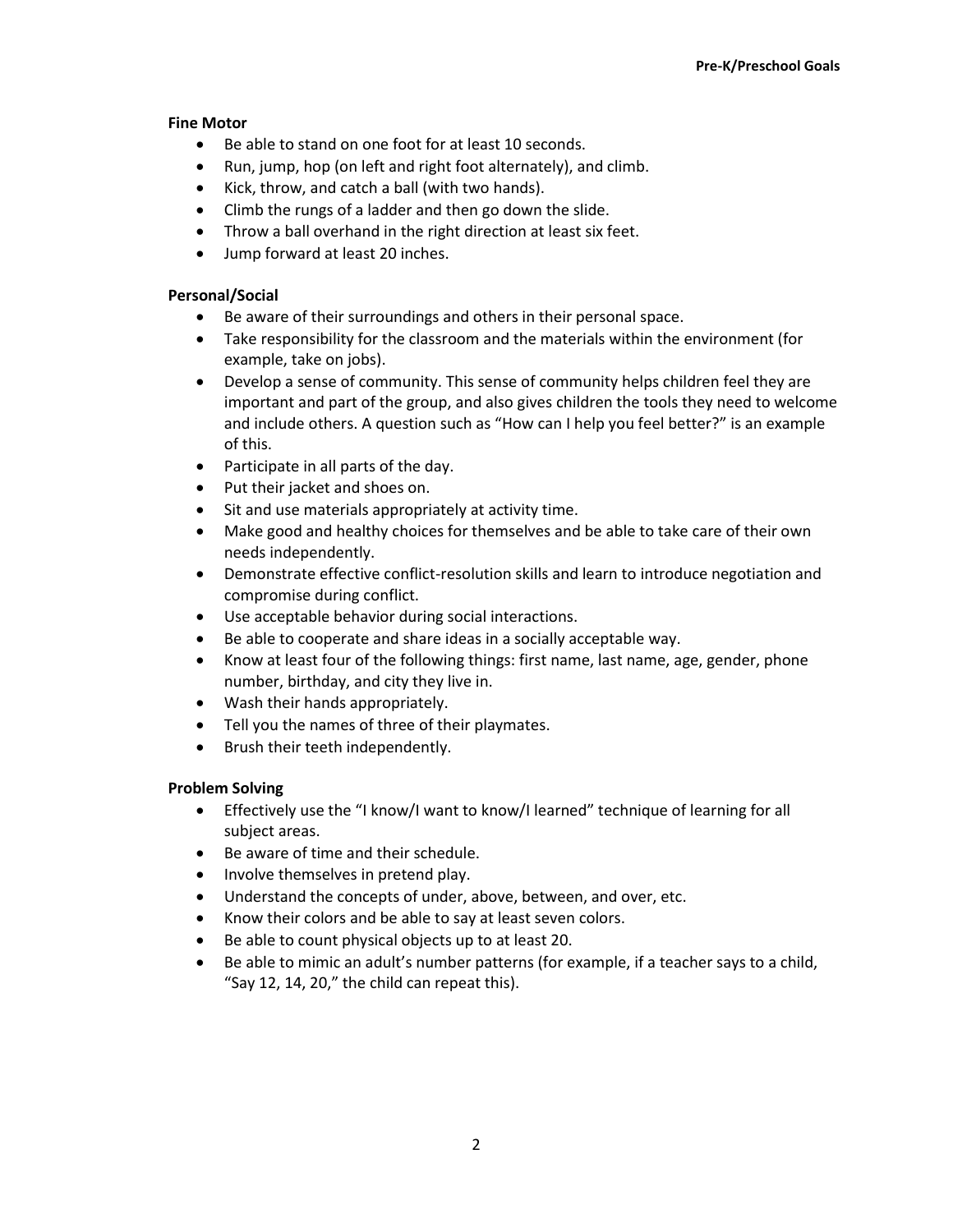#### **Literacy**

- Dictate stories and help create charts.
- Understand all parts of a book, including the cover, the title page, and the author, etc.
- Learn to treat books with respect.
- Notice patterns in books, such as rhyming, etc.
- Recognize the majority of the letters in the alphabet.
- Understand the difference between uppercase and lowercase letters.
- Recognize their name on their cubby and be able to write their name.
- Recognize the importance of print and see it throughout the classroom.
- Demonstrate phonological awareness.
- Demonstrate emergent writing skills and subsequently write to convey meaning.
- Understand syllables and parts of a sentence.
- Begin to understand the difference between a question and a statement.
- Be introduced to sight words.

#### **Math**

- Distinguish between the different sizes of things (for example, if they are shown a small and a large circle, they can tell the teacher which one is bigger).
- Have a general understanding of patterns.
- Be able to compare and measure.
- Connect numerals with quantities.
- Recognize the numbers 1 through 20.
- Begin to understand the concept of money.
- Work with and create 3-D shapes.
- Begin to use math phrases such as "more than," "less than," "addition," "subtraction," and "equal."

## **Science and Technology**

- Continue to use scientific-inquiry skills (for example, asking "What if" questions: "What happens if I plant this seed?").
- Start becoming curious about things and do science experiments to find out the answers to who, what, where, when, and why.
- Be able to tell you three different things about a common object (for example, a ball: "A ball is round, you can throw it, and you can kick it.").
- Use science tools, such as a magnifying glass, measuring cups, etc., appropriately.
- Demonstrate environmental awareness.
- Be introduced to teacher-led technology, such as laptops, cameras, phones, and other simple technology and software.

## **Social Studies**

- Demonstrate geographic knowledge of their local community and the world around them.
- Learn their phone number and address.
- Take on roles and responsibilities within the classroom.
- Become familiar with U.S. holidays and symbols, and important people.